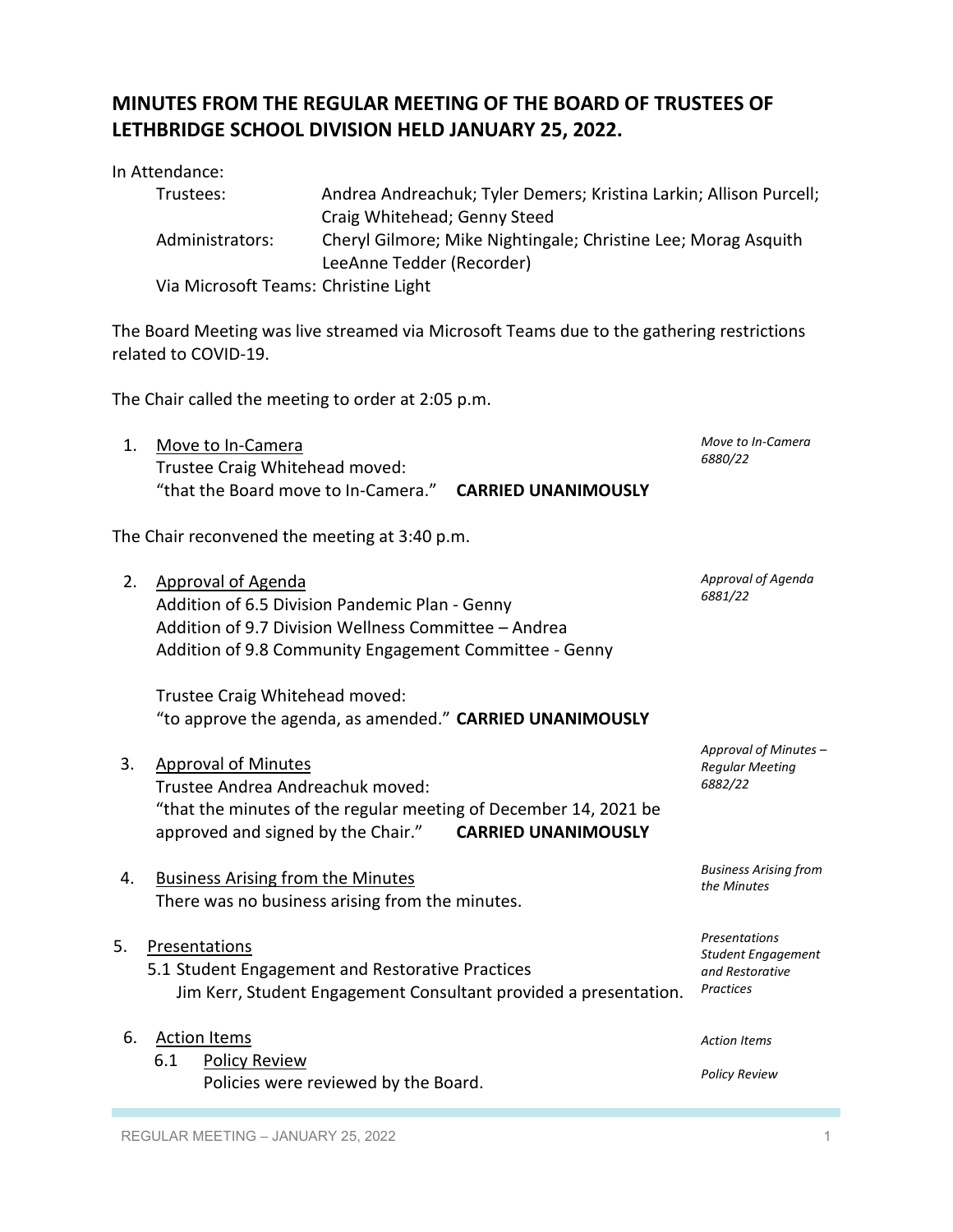Trustee Tyler Demers moved a friendly amendment of physical rather than hard copy.

Trustee Craig Whitehead moved:

"to approve Policy 400.1 Welcoming, Caring, Respectful and Safe Work Environments, as amended."

#### **CARRIED UNANIMOUSLY**

Trustee Craig Whitehead moved: "to approve Policy 401.3 Non-Union Employees, as amended."

# **CARRIED UNANIMOUSLY**

Trustee Craig Whitehead moved: "to approve Policy 404.5 Secondments and Exchanges, as amended." **CARRIED UNANIMOUSLY**

Trustee Craig Whitehead moved: "to approve Policy 806.1 Enterprise Risk Management, as presented for second reading." **CARRIED UNANIMOUSLY**

Trustee Craig Whitehead moved: "to approve Policy 806.1 Enterprise Risk Management, as presented for third and final reading."

## **CARRIED UNANIMOUSLY**

## 6.2 First Quarter Financial Report

Directors of Finance Avice DeKelver and Mark DeBoer presented the First Quarter Financial Report to the Board.

Trustee Kristina Larkin moved: "to approve the First Quarter Financial Report, as presented." **CARRIED UNANIMOUSLY**

#### 6.3 Board Meeting Time

Trustee Craig Whitehead presented statistics from across the province on School Board meeting times. Consideration for separate meetings for audit and budget presentations. Options 2 to 6 p.m., 1 to 6 p.m., and 11 a.m. to 6 p.m. (lunch break).

#### **Public Forum**

Speakers: John Greenshields on the topic of masks, Katelyn Greep on the topic of masks, Bonny Greenshields on the topic of masks, Kathryn McKee on the topic of spectators, and Chelsie Lindsay on the topic of spectators.

*Public Forum*

*Policy 400.1 Welcoming, Caring, Respectful and Safe Work Environments 6883/22*

*Policy 401.3 Non-Union Employees 6884/22*

*Policy 404.5 Secondments and Exchanges 6885/22*

*Policy 806.1 Enterprise Risk Management 6886/22*

*Policy 806.1 Enterprise Risk Management 6887/22*

*First Quarter Financial Report 6888/22*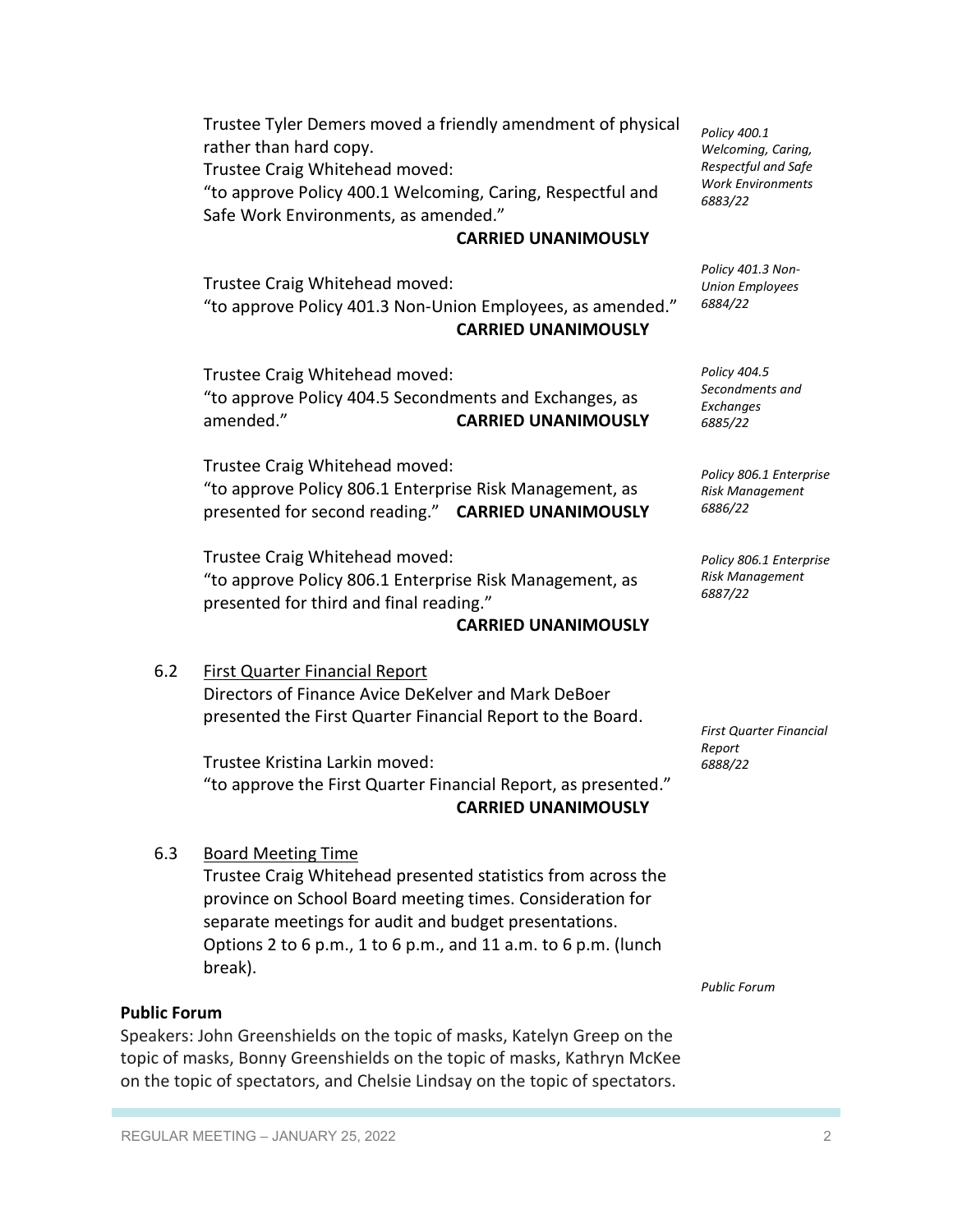The Public Forum portion of the meeting begins at the 0:43:30 mark of the Microsoft Teams recording, which can be found here: PUBLIC FORUM

> Trustee Craig Whitehead moved: "that starting in February, the Board starts our meetings at 1 p.m. and go to 6 p.m., with the opportunity to extend the meeting past 6 p.m., and that the Board continues to have the Public Forum at 5 p.m." **CARRIED UNANIMOUSLY**

6.4 Community Engagement Committee Terms of Reference The Community Engagement Committee reviewed the Terms of Reference at a recent meeting.

Trustee Genny Steed moved: "to approve the Community Engagement Committee Terms of Reference, as amended." **CARRIED UNANIMOUSLY**

6.5 Division Pandemic Plan

Trustee Genny Steed recognizes that the Pandemic Plan is for any pandemic and wondered if it could be more generic as opposed to influenza based along with updated research.

Trustee Genny Steed moved:

"that the Board form an ad hoc committee comprised of 3 Trustees and Executive Council as deemed appropriate to review and update the governing document *Lethbridge School Division Pandemic Plan* including adjusting language and wordage specific to an influenza pandemic with the intent to submit an updated plan for Board approval at the March 2022 Board meeting." **CARRIED UNANIMOUSLY**

Board members on the committee will be Genny (Chair), Craig, and Christine.

Trustee Craig Whitehead moved: "that the Board extend the meeting beyond 6 p.m."

**CARRIED UNANIMOUSLY**

Meeting reconvened at 6:06 p.m.

*Division Highlights*

7. Division Highlights Andrea assisted in classrooms at General Stewart and attended the

Dr. Probe Christmas event.

*Board Meeting Time 6889/22*

*Community Engagement Committee Terms of* 

*Reference 6890/22*

*Division Pandemic Plan 6891/22*

*Meeting extended beyond 6 p.m. 6892/22*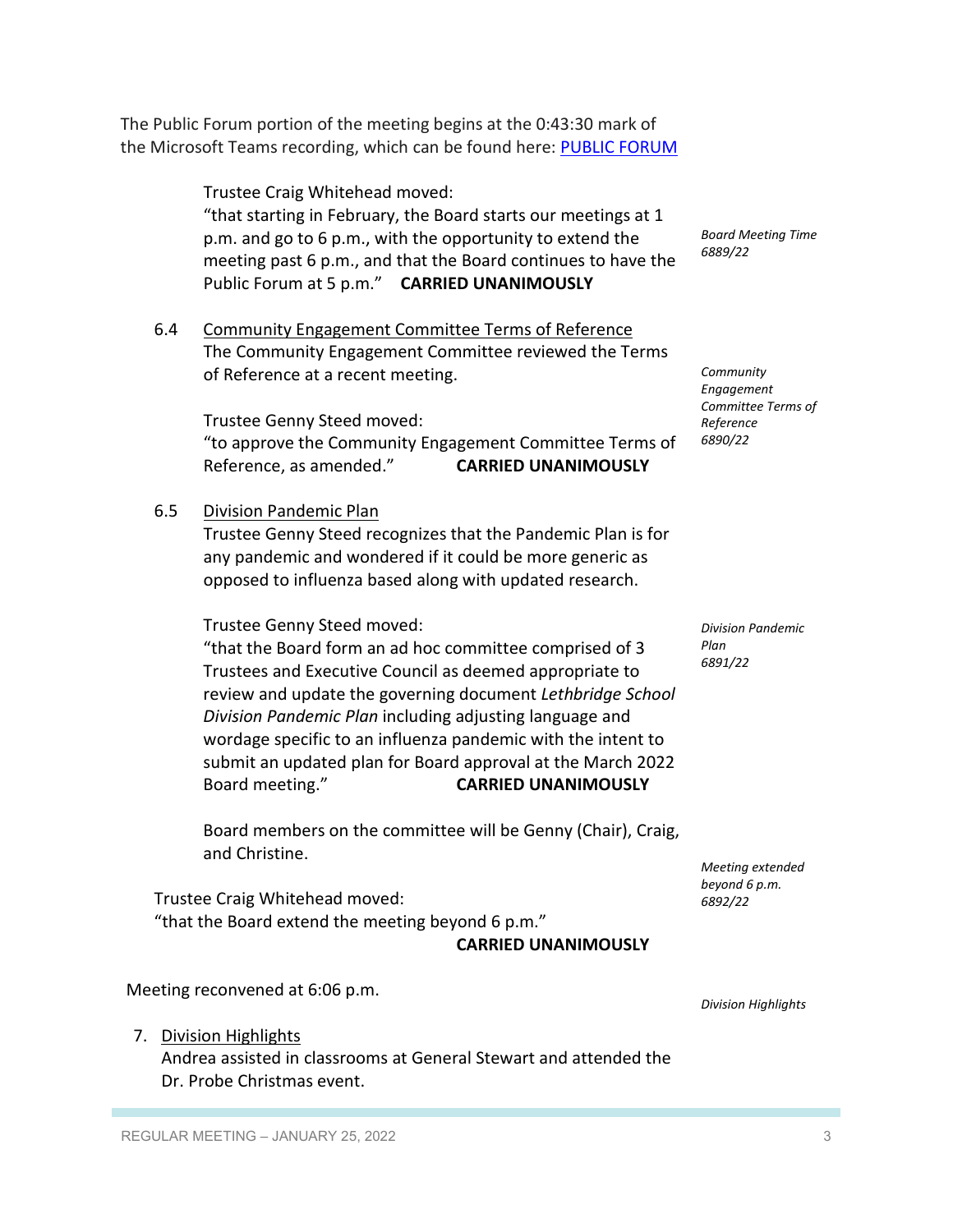Kristina noted the Chinook student who sewed stockings at Christmas and attended the Dr. Plaxton School Council meeting. Craig attended Wilson's School Council and will go to Fleetwood tomorrow.

Christine connected with school administrators, offered cheers to staff for being creative, and attended the Mike Ribble presentation. Tyler gave a shout out to staff in the Division for keeping schools running and students engaged.

Genny highlighted the high school students in final exams. Allison attended school council meetings and commended parents and staff for coming together to count masks and test kits. Allison shared appreciation for Division staff, students and community.

|     | 8.1.1 Community Conversations<br>The Board of Trustees shared the first meeting will<br>be held on February 10, 2022 from 6:30 to 8:00 pm at<br>The Collective, 1315 3 Avenue South. |
|-----|--------------------------------------------------------------------------------------------------------------------------------------------------------------------------------------|
|     | 8.1.2 Regular Board Meeting Highlights<br>Trustees discussed how they share Board highlights<br>at school council meetings.                                                          |
| 8.2 | <b>Associate Superintendent Reports</b>                                                                                                                                              |
|     | 8.2.1 Business and Operations                                                                                                                                                        |
|     | Associate Superintendent Christine Lee provided a                                                                                                                                    |
|     | written Business and Operations report.                                                                                                                                              |
|     | 8.2.2 Instructional Services                                                                                                                                                         |
|     | Associate Superintendent Morag Asquith provided a<br>written Instructional Services report.                                                                                          |
|     | 8.2.3 Human Resources                                                                                                                                                                |
|     | Associate Superintendent Mike Nightingale provided a                                                                                                                                 |
|     | written Human Resources report.                                                                                                                                                      |
| 8.3 | Public Forum responses                                                                                                                                                               |
|     | Public Forum responses were included in the agenda.                                                                                                                                  |

8.4 Superintendent Reports 8.4.1 Board Priorities Report Board Priorities were included in the agenda. Teacher *Information Items*

*Community Conversations*

*Regular Board Meeting Highlights*

*Associate Superintendent Reports Business and Operations*

*Instructional Services*

*Human Resources*

*Public Forum responses*

*Superintendent Report Board Priorities*

8. Information Items

8.1 Board Chair Report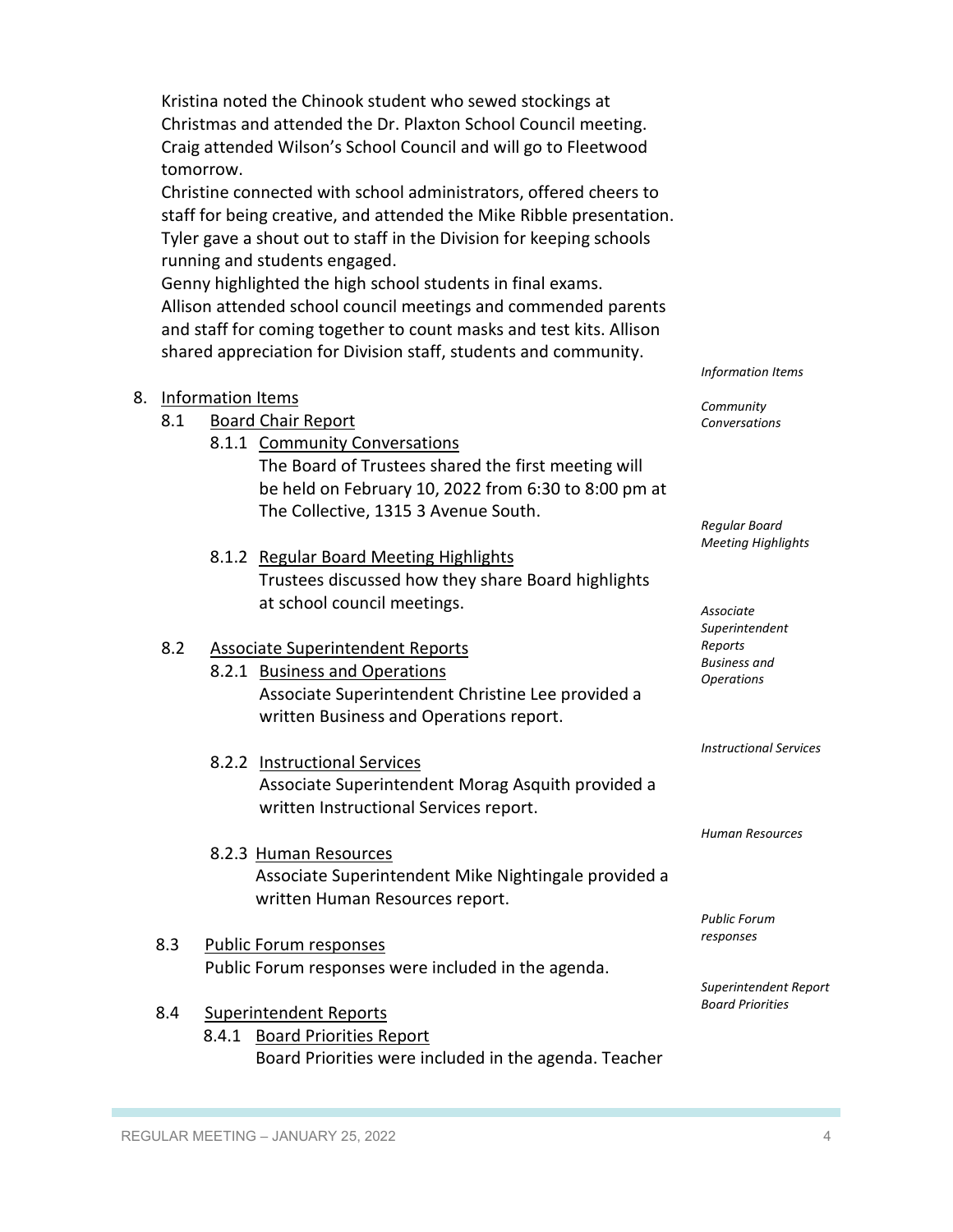|    |         | Induction Program outline will be shared next month.                                                                                                                                     | <b>Donations and Support</b>                               |
|----|---------|------------------------------------------------------------------------------------------------------------------------------------------------------------------------------------------|------------------------------------------------------------|
|    |         | 8.4.2 Donations and Support<br>Westminster school received a donation from Cargill<br>and Victoria Park School received a donation from Save-<br>On-Foods.                               |                                                            |
|    |         | 8.4.3 Acknowledgements of Excellence / School Showcase<br>Westminster, Park Meadows and Immanuel Christian<br>Secondary schools were showcased.                                          | Acknowledgements of<br>Excellence<br><b>Town Hall</b>      |
|    |         | 8.4.4 Town Hall<br>The Board reviewed the Town Hall details and process.                                                                                                                 | <b>COVID Highlights</b>                                    |
|    | 8.4.5   | <b>COVID Highlights</b><br>The Board reviewed the current COVID context data.                                                                                                            | <b>Multicultural Calendar</b><br><b>Current Activities</b> |
|    | 8.4.6   | <b>Multicultural Calendar Current Activities</b><br>The Division Multicultural calendar (created monthly)<br>for January was included in the agenda.                                     | I.C.E. Scholarship                                         |
|    | 8.4.7   | Virtual I.C.E. Scholarship Event - February 11, 2022<br>The I.C.E. Scholarship event will be virtual again this<br>year. Tickets and event details are available on the<br>website.      | Event<br>Calendar of Events                                |
|    | 8.4.8   | <b>Calendar of Events</b><br>Calendar of events were included in the agenda.<br>Additions:<br>January 31, 2022 - ASBA Trustee Orientation<br>February 10, 2022 - Community Conversations | Reports                                                    |
| 9. | Reports | 9.1 ATA Local Council - January 5, 2022<br>Trustee Christine Light provided an oral report from the ATA<br>Local Council meeting held January 5, 2022.                                   | <b>ATA Local Council</b>                                   |
|    |         | 9.2 Division School Council - January 10, 2022<br>Trustee Christine Light provided an oral report from the<br>Division School Council meeting held January 10, 2022.                     | <b>Division School Council</b><br><b>Policy Advisory</b>   |
|    |         | 9.3 Policy Advisory Committee - January 12, 2022<br>Trustee Craig Whitehead provided a written report from the                                                                           | Committee                                                  |